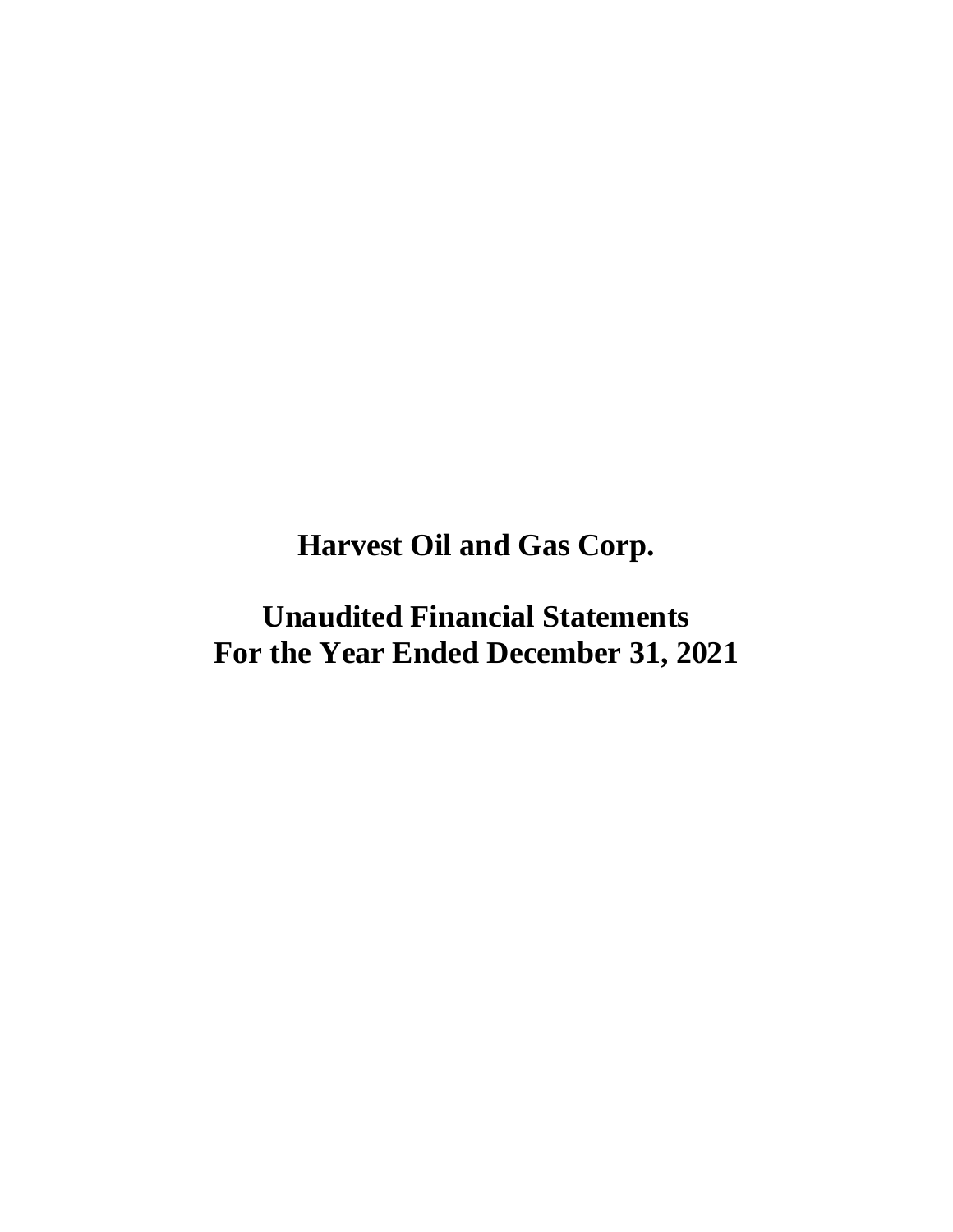### **Harvest Oil & Gas Corp. Unaudited Consolidated Balance Sheets**

*(In thousands, except per share data)*

|                                                               | December 31, |            |    |            |  |
|---------------------------------------------------------------|--------------|------------|----|------------|--|
|                                                               |              | 2021       |    | 2020       |  |
| <b>Assets</b>                                                 |              |            |    |            |  |
| Current assets:                                               |              |            |    |            |  |
| Cash and cash equivalents                                     | \$           | 15,341     | \$ | 16,314     |  |
| Accounts receivable:                                          |              |            |    |            |  |
| Oil, natural gas and natural gas liquids revenues             |              | 624        |    | 3,280      |  |
| Other                                                         |              | 2,061      |    | 973        |  |
| Current note receivable                                       |              |            |    | 9,001      |  |
| Other current assets                                          |              | 1,634      |    | 734        |  |
| Total current assets                                          |              | 19,660     |    | 30,302     |  |
| Assets held for sale                                          |              | 66         |    | 1,031      |  |
| Long-term note receivable                                     |              |            |    | 13,426     |  |
| Other assets                                                  |              | 1,063      |    | 2,100      |  |
| <b>Total assets</b>                                           | \$           | 20,789     | \$ | 46,859     |  |
| <b>Liabilities And Equity</b>                                 |              |            |    |            |  |
| Current liabilities:                                          |              |            |    |            |  |
| Accounts payable and accrued liabilities                      | \$           | 746        | \$ | 7,583      |  |
| Asset retirement obligations                                  |              | 152        |    | 234        |  |
| Other current liabilities                                     |              |            |    | 35         |  |
| Total current liabilities                                     |              | 898        |    | 7,852      |  |
| Liabilities held for sale                                     |              | 64         |    | 1,029      |  |
| Other long-term liabilities                                   |              | 466        |    | 548        |  |
| Commitments and contingencies                                 |              |            |    |            |  |
| Stockholders' equity:                                         |              |            |    |            |  |
| Common stock – \$0.01 par value; 2,000,000 shares authorized; |              |            |    |            |  |
| 1,032,885 shares issued and 1,026,541 shares outstanding      |              | 102        |    | 102        |  |
| Additional paid-in capital                                    |              | 147,959    |    | 161,304    |  |
| Treasury stock at $cost - 6,344$ shares                       |              | (657)      |    | (657)      |  |
| Retained earnings (accumulated deficit)                       |              | (128, 043) |    | (123, 319) |  |
| Total stockholders' equity                                    |              | 19,361     |    | 37,430     |  |
| Total liabilities and equity                                  | \$           | 20,789     | \$ | 46,859     |  |

See accompanying notes to consolidated financial statements.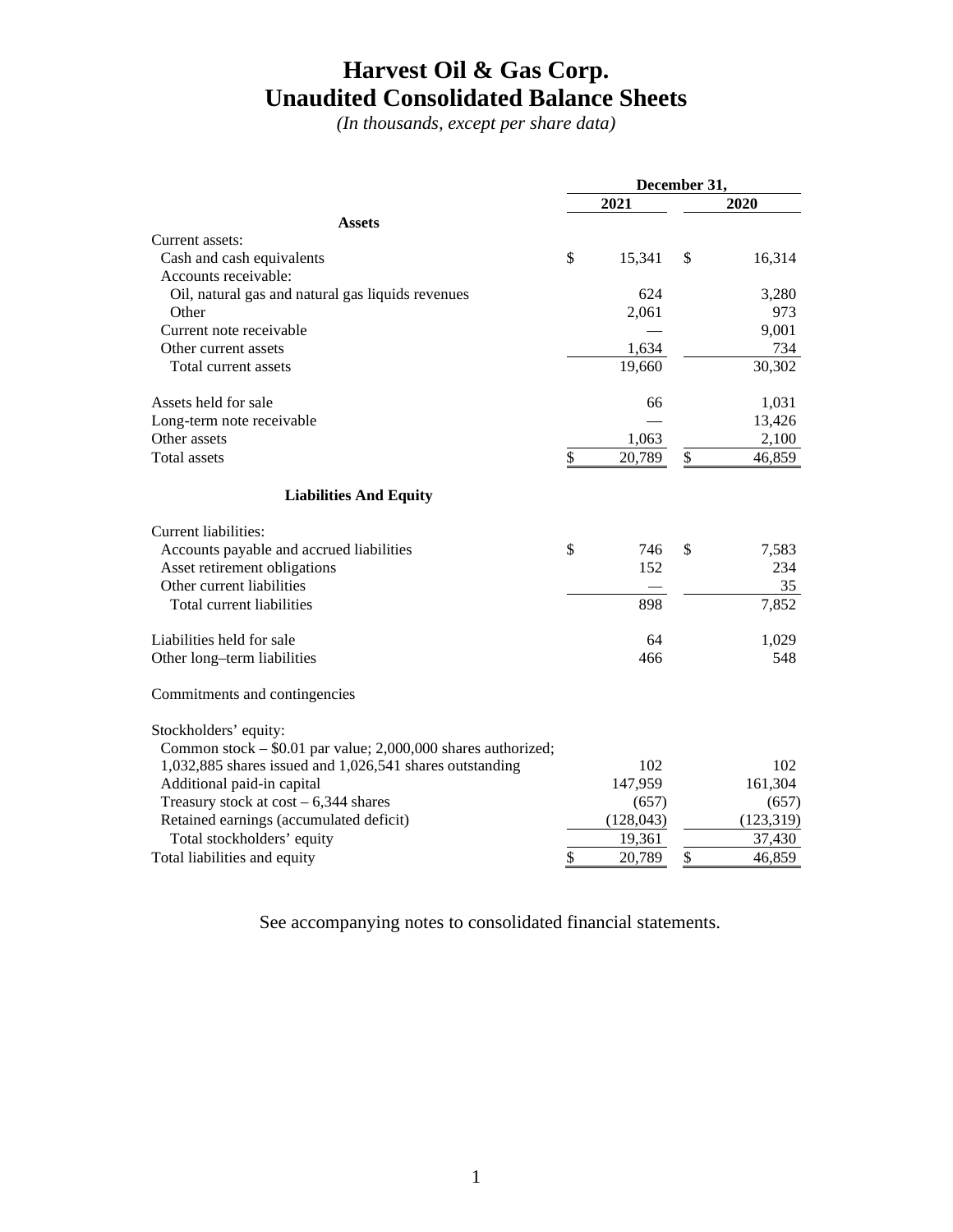### **Harvest Oil & Gas Corp. Unaudited Consolidated Statements of Operations**

*(In thousands, except per share data)*

|                                                                | <b>Year Ended</b><br>December 31, |          |    |           |
|----------------------------------------------------------------|-----------------------------------|----------|----|-----------|
|                                                                |                                   | 2021     |    | 2020      |
| Oil, natural gas and natural gas liquids revenues              | \$                                | 33       | \$ | 26,259    |
| Operating costs and expenses:                                  |                                   |          |    |           |
| Lease operating expenses                                       |                                   |          |    | 23,692    |
| Production taxes                                               |                                   |          |    | 346       |
| Accretion expense on obligations                               |                                   |          |    | 3,366     |
| Depreciation, depletion and amortization                       |                                   |          |    | 1,103     |
| General and administrative expenses                            |                                   | 3,392    |    | 15,099    |
| Impairment of oil and natural gas properties                   |                                   |          |    | 3,757     |
| Impairment of long-term assets                                 |                                   | 314      |    |           |
| Asset retirement obligation expenses                           |                                   | 674      |    |           |
| Gain on sales of oil and natural gas properties                |                                   | 340      |    | (952)     |
| Total operating costs and expenses                             |                                   | 4,720    |    | 46,411    |
| Operating loss                                                 |                                   | (4,687)  |    | (20, 152) |
| Other income (expense), net:                                   |                                   |          |    |           |
| Gain on derivatives, net                                       |                                   |          |    | 9,610     |
| Interest expense                                               |                                   |          |    | (39)      |
| Interest income                                                |                                   | 1,563    |    | 531       |
| Loss on early termination of note receivable                   |                                   | (1,600)  |    |           |
| Other income, net                                              |                                   |          |    | 1,175     |
| Total other income, net                                        |                                   | (37)     |    | 11,277    |
| Loss before income taxes                                       |                                   | (4, 724) |    | (8, 875)  |
| Income tax benefit                                             |                                   |          |    |           |
| Net loss                                                       | \$                                | (4, 724) | \$ | (8, 875)  |
| Earnings (loss) per share – Basic and Diluted                  | \$                                | (4.57)   | \$ | (8.69)    |
| Weighted average common shares outstanding - Basic and Diluted |                                   | 1,033    |    | 1,021     |

See accompanying notes to consolidated financial statements.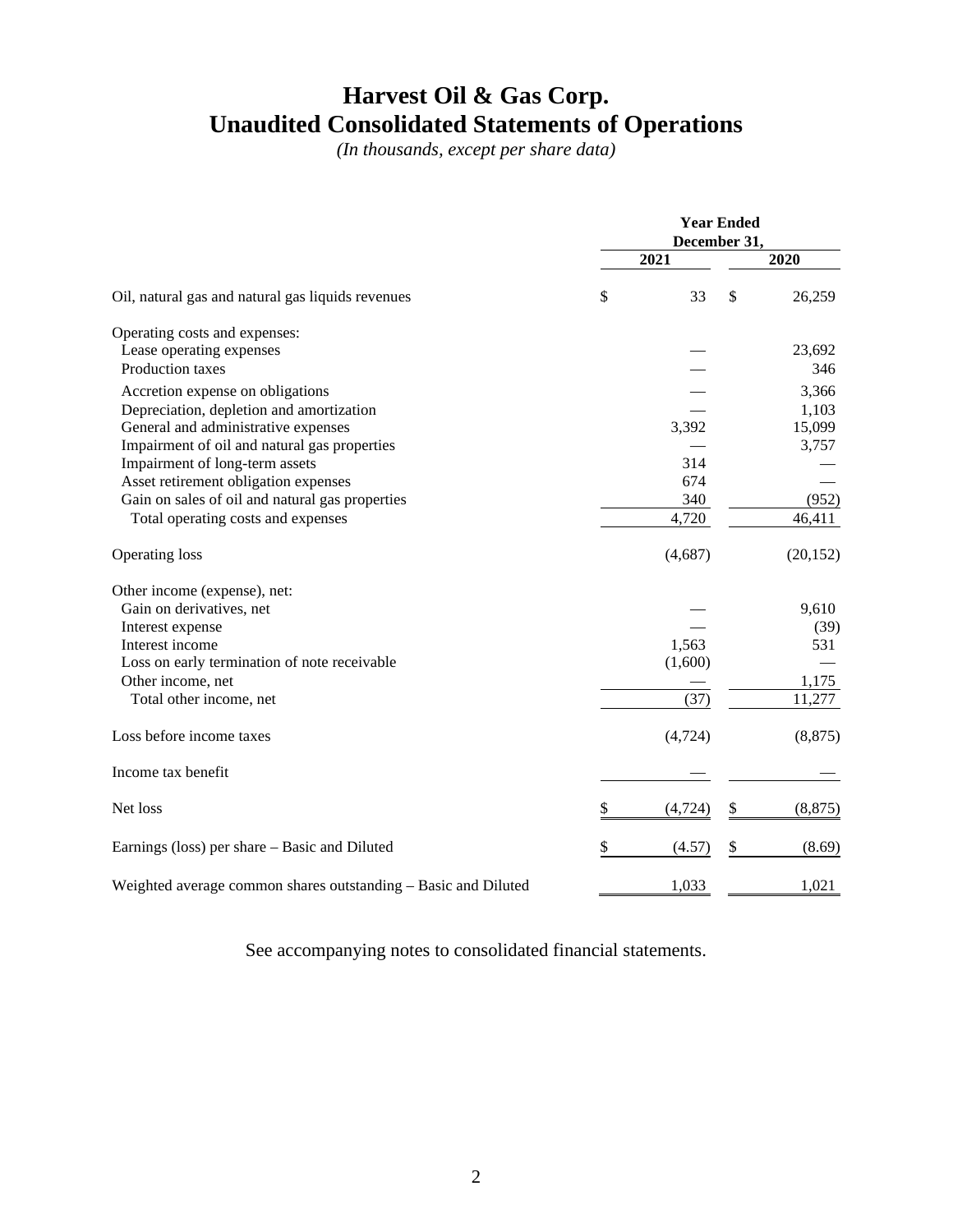*(Amounts in thousands, except per share data)*

#### **Note 1. Organization and Nature Of Business**

Harvest Oil & Gas Corp. (the "Company" or "Harvest"), a Delaware corporation, previously operated as an independent oil and gas company. On January 26, 2021, Harvest filed a Certificate of Dissolution with the Secretary of State of the State of Delaware. The Company is currently winding down its business and operations and is in the process of returning capital to its shareholders, subject to an analysis of the net cash available for distribution to its shareholders after any net cash that must be retained to satisfy the Company's ongoing liabilities during the winding-up process. As used herein, the terms "Harvest" or the "Company" refer to Harvest Oil & Gas Corp. and its consolidated subsidiaries as a whole or on an individual basis, depending on the context in which the statements are made.

Harvest is the successor to EV Energy Partners, L.P. (the "Predecessor"). The Predecessor was a publicly held Delaware limited partnership formed in 2006. The Predecessor was publicly traded from September 2006 to June 2018 when it was dissolved. On April 2, 2018, the Predecessor and 13 affiliated debtors (collectively, the "Debtors") each filed Chapter 11 proceedings under the United States Bankruptcy Court for the District of Delaware (the "Bankruptcy Court"). On May 17, 2018, the Bankruptcy Court entered an order confirming the Plan. On June 4, 2018, the Debtors' plan of reorganization (the "Plan") became effective in accordance with its terms. In accordance with the Plan, the Predecessor's equity was cancelled, the Predecessor transferred all of its assets and operations to Harvest, the Predecessor was dissolved and Harvest became the successor reporting company to EVEP pursuant to Rule 15d-5 of the Securities Exchange Act of 1934, as amended (the "Exchange Act"). For additional information, see the audited consolidated financial statements and related notes included in Harvest's Annual Report on Form 10-K for the year ended December 31, 2019, filed with the Securities and Exchange Commission on April 4, 2020.

Given the significant costs and resource demands of being a public company, the Company decided to deregister its common stock in accordance with the Exchange Act. On May 15, 2020, Harvest filed a Form 15 with the SEC to voluntarily deregister its common stock and suspend its reporting obligations under the Exchange Act. By deregistering under the Exchange Act, Harvest's obligations to file reports with the Securities and Exchange Commission ("SEC") (including periodic reports, proxy statements, and tender offer statements) were terminated, and Harvest is no longer subject to Exchange Act reporting obligations.

After deregistration from the SEC, Harvest's common stock was quoted and traded on the OTCQX until January 8, 2021, after which Harvest's common stock was quoted and traded on the OTC PINK Market until September 27, 2021. Harvest's common stock is now trading on the OTC Expert Market. Although Harvest currently provides financial information for the benefit of its shareholders, there is no assurance it will continue to do so.

Since the Plan became effective, the Company has divested virtually all of its oil and gas properties. This included the divestiture of the Company's Appalachia Basin assets, which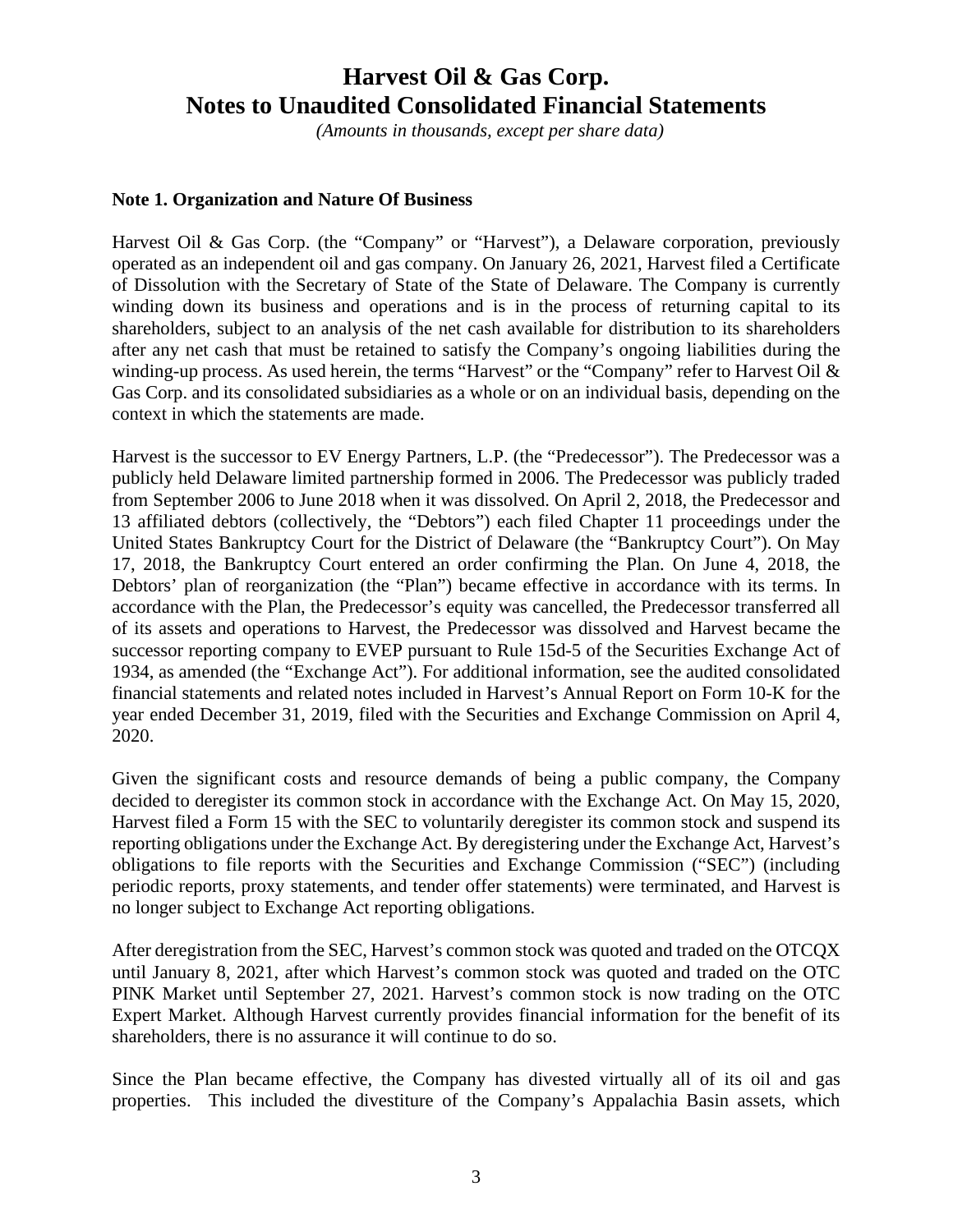*(Amounts in thousands, except per share data)*

represented substantially all of Harvest's remaining oil and gas assets when they were sold in October, 2020. The Company intends to divest all of its minimal remaining oil and gas assets.

### **Note 2. Summary of Significant Accounting Policies**

#### **Basis of Presentation**

The Company's consolidated financial statements included herein are consistent with accounting principles generally accepted in the United States of America ("GAAP"). The financial statements contain selected disclosures, but do not contain all the information required by annual financial statements prepared in accordance with GAAP.

This information contained herein is provided for informational purposes only and is not intended to substitute for obtaining professional accounting, tax, or financial advice. All investors should consider such factors in consultation with a professional advisor of their choosing when deciding if an investment is appropriate. Although reasonable and appropriate measures to maintain the timeliness and accuracy of the financial information included herein, the financial data provided has been neither reviewed nor audited and may contain errors, omissions or misstatements.

All intercompany accounts and transactions have been eliminated in consolidation.

#### **Use of Estimates**

The Company bases its estimates and judgments on historical experience and on various other assumptions and information that are believed to be reasonable under the circumstances. Estimates and assumptions about future events and their effects cannot be perceived with certainty and, accordingly, these estimates may change as new events occur, as more experience is acquired, as additional information is obtained and as the Company's operating environment changes. While Harvest believes that the estimates and assumptions used in the preparation of the consolidated financial statements are appropriate, actual results could differ from those estimates.

#### **Cash and Cash Equivalents**

The Company considers all highly liquid investments with an original maturity of three months or less at the time of purchase to be cash equivalents. All of its cash and cash equivalents are maintained with major financial institutions in the United States.

#### **Asset Retirement Obligations**

An asset retirement obligation ("ARO") represents the future abandonment costs of tangible assets, such as wells, service assets, and other facilities. The Company recorded an ARO and capitalized the asset retirement cost in oil and natural gas properties in the period in which the retirement obligation was incurred based upon the fair value of an obligation to perform site reclamation,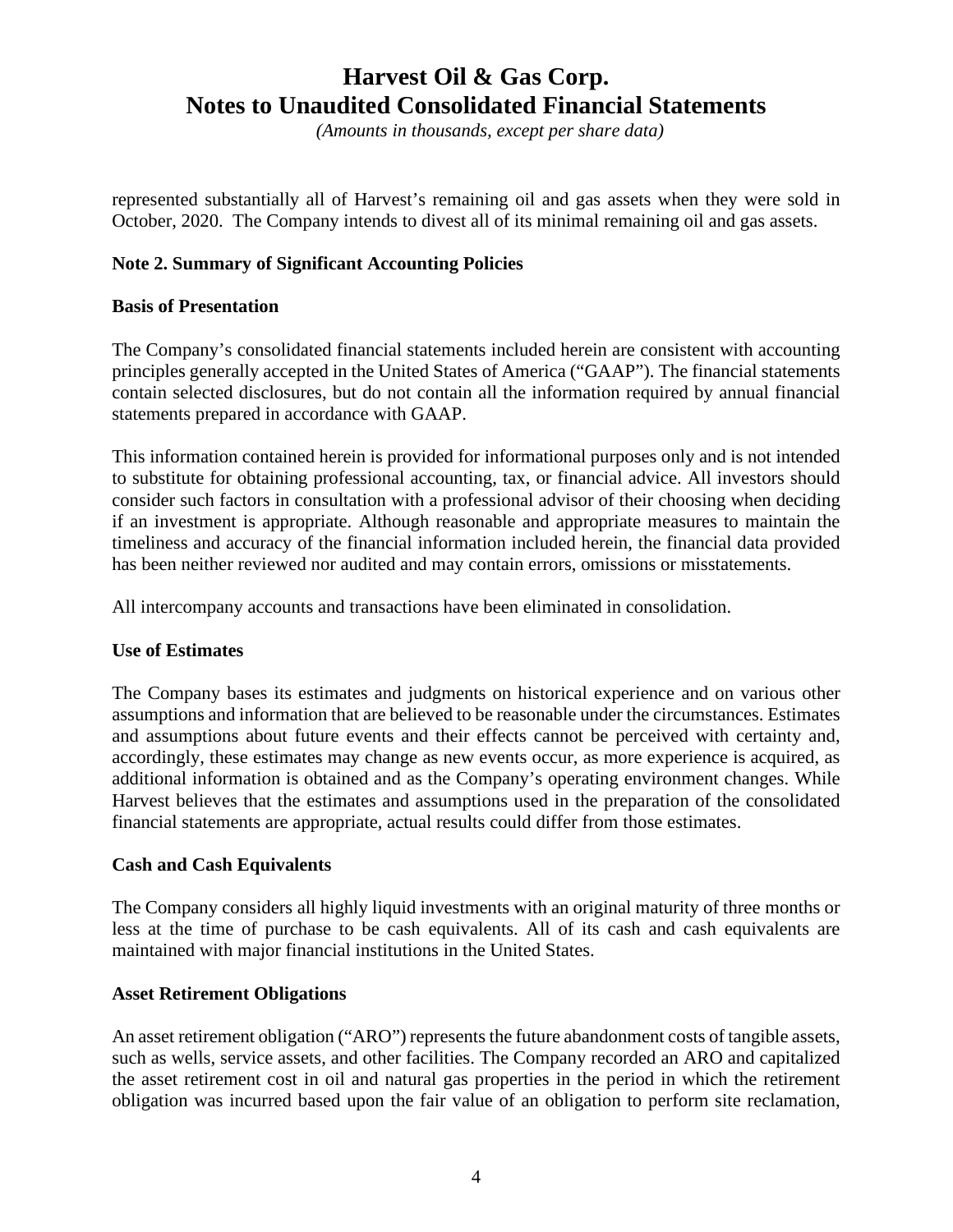*(Amounts in thousands, except per share data)*

dismantle facilities or plug and abandon wells. After recording these amounts, the ARO was accreted to its future estimated value using an assumed cost of funds and the additional capitalized costs were depreciated on a unit–of–production basis. If the ARO is settled for an amount other than the recorded amount, a gain or loss is recognized.

#### **Income Taxes**

The Company is a corporation subject to federal and state income taxes. Income taxes are accounted for under the asset and liability method. Deferred tax assets and liabilities are recognized for the future tax consequences attributable to differences between the financial statement carrying amounts of existing assets and liabilities and their respective tax basis and operating loss and tax credit carryforwards. Deferred tax assets and liabilities are measured using enacted tax rates expected to apply to taxable income in the years in which those temporary differences are expected to be recovered or settled. The effect on deferred tax assets and liabilities of a change in tax rates is recognized in income in the period that includes the enactment date. Deferred tax assets are reduced by a valuation allowance when, in the opinion of management, it is more likely than not that some portion or all of the deferred tax assets will not be realized. Potential uncertain tax positions are assessed and, if required, an estimate and accrual is established for such amounts.

Management assesses the available positive and negative evidence to estimate whether it is more likely than not that sufficient future taxable income will be generated to realize the Company's deferred tax assets. In making this determination, Management considers all available positive and negative evidence and makes certain assumptions. Management considers, among other things, its deferred tax liabilities, the overall business environment, its historical earnings and losses, current industry trends and its outlook for future years. As of December 31, 2021, the Company had federal net operating loss ("NOL") carryforwards of approximately \$210 million, which can be carried forward indefinitely, and state NOLs of \$40.0 million, which will expire in varying amounts beginning in 2028. Due to significant negative evidence, the Company has established a full valuation allowance against its net deferred tax assets of \$49.1 million and \$48.0 million as of December 31, 2021 and 2020, respectively.

The Company's tax returns are subject to periodic audits by the various jurisdictions in which the Company operates. These audits can result in adjustments of taxes due or adjustments of the NOL carryforwards that are available to offset future taxable income.

In addition, the Company recognizes the financial statement benefit of a tax position only after determining that the relevant tax authority would more likely than not sustain the position following an audit. As of December 31, 2021 and 2020, the Company has no uncertain tax positions, and no amounts were incurred for income tax uncertainties or interest and penalties. The Company is currently not aware of any issues under review that could result in significant payments, accruals or material deviation from its position.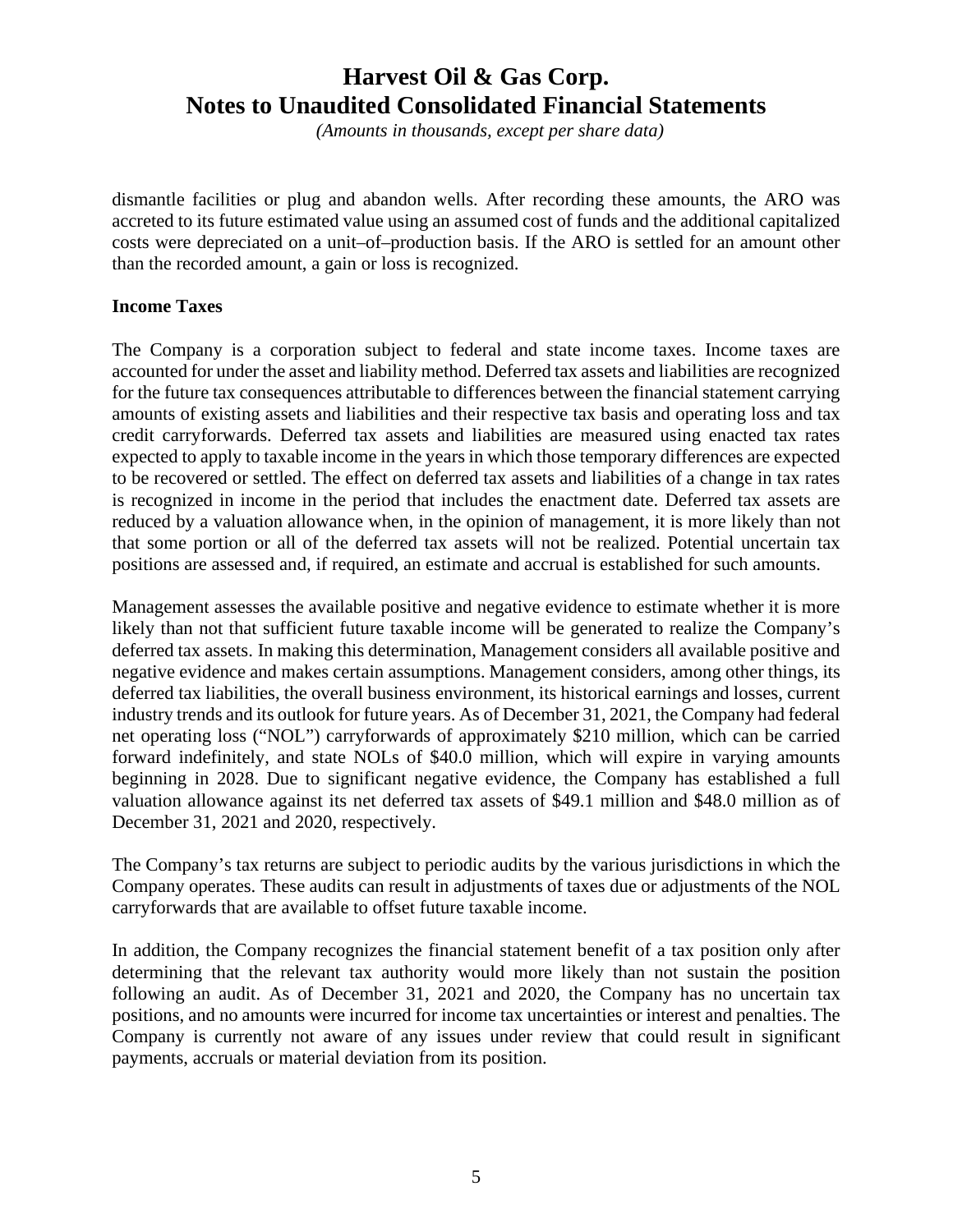*(Amounts in thousands, except per share data)*

#### **Earnings (loss) per Share**

Basic earnings (loss) per share is computed by dividing net earnings attributable to stockholders by the weighted average number of shares outstanding during the period. Diluted earnings (loss) per share is computed by adjusting the average number of shares outstanding for the dilutive effect, if any, of potential common shares. The Company uses the treasury stock method to determine the dilutive effect.

#### **Subsequent Events**

The Company evaluated subsequent events for appropriate accounting and disclosure through the date these consolidated financial statements were issued. Subsequent events are disclosed throughout the notes to the financial statements. See Note 4 for discussion of subsequent receipts of receivables and Note 11 for discussion of subsequent distributions to owners.

#### **Note 3. Recent Divestitures**

In August 2020, the Company sold substantially all of its Michigan oil and natural gas properties for total cash consideration of \$0.1 million, net of preliminary purchase price adjustments. The Company recognized impairment expense of \$2.5 million during the year ended December 31, 2020 related to this sale. The sale of the remaining oil and gas properties in Michigan are closed in January 2021 for a de minimis amount of consideration.

In October 2020, the Company closed on the sale of substantially all of its oil and natural gas properties in the Appalachia Basin for a purchase price of \$21.895 million, subject to customary purchase price adjustments, and made a senior secured seller loan to the buyer to fund the purchase price. The Company recognized a gain of \$0.6 million during the year ended December 31, 2020 related to this sale. See Note 5 for additional discussion of the repayment of the senior secured loan by the buyer.

#### **Note 4. Receivables**

Accounts receivable consists of the following:

|                                                                            | ресенноег эт. |  |       |  |
|----------------------------------------------------------------------------|---------------|--|-------|--|
|                                                                            | 2021          |  | 2020  |  |
| Oil, natural gas and natural gas liquids revenues                          |               |  | 2,259 |  |
| Purchase price adjustment due from buyer of oil and natural gas properties | 624           |  | 766   |  |
| Receivables due from EnerVest Group related to Services Agreement          | 2.061         |  | 1.228 |  |
| Total                                                                      | 2.685         |  | 4.253 |  |

**December 31,**

In June 2018, Harvest entered into a Services Agreement (the "Services Agreement") with EnerVest, Ltd. and EnerVest Operating (together, the "EnerVest Group"). Pursuant to the Services Agreement, the EnerVest Group provided certain administrative, management, operating and other services and support (the "Services") to Harvest. In addition, the EnerVest Group also provided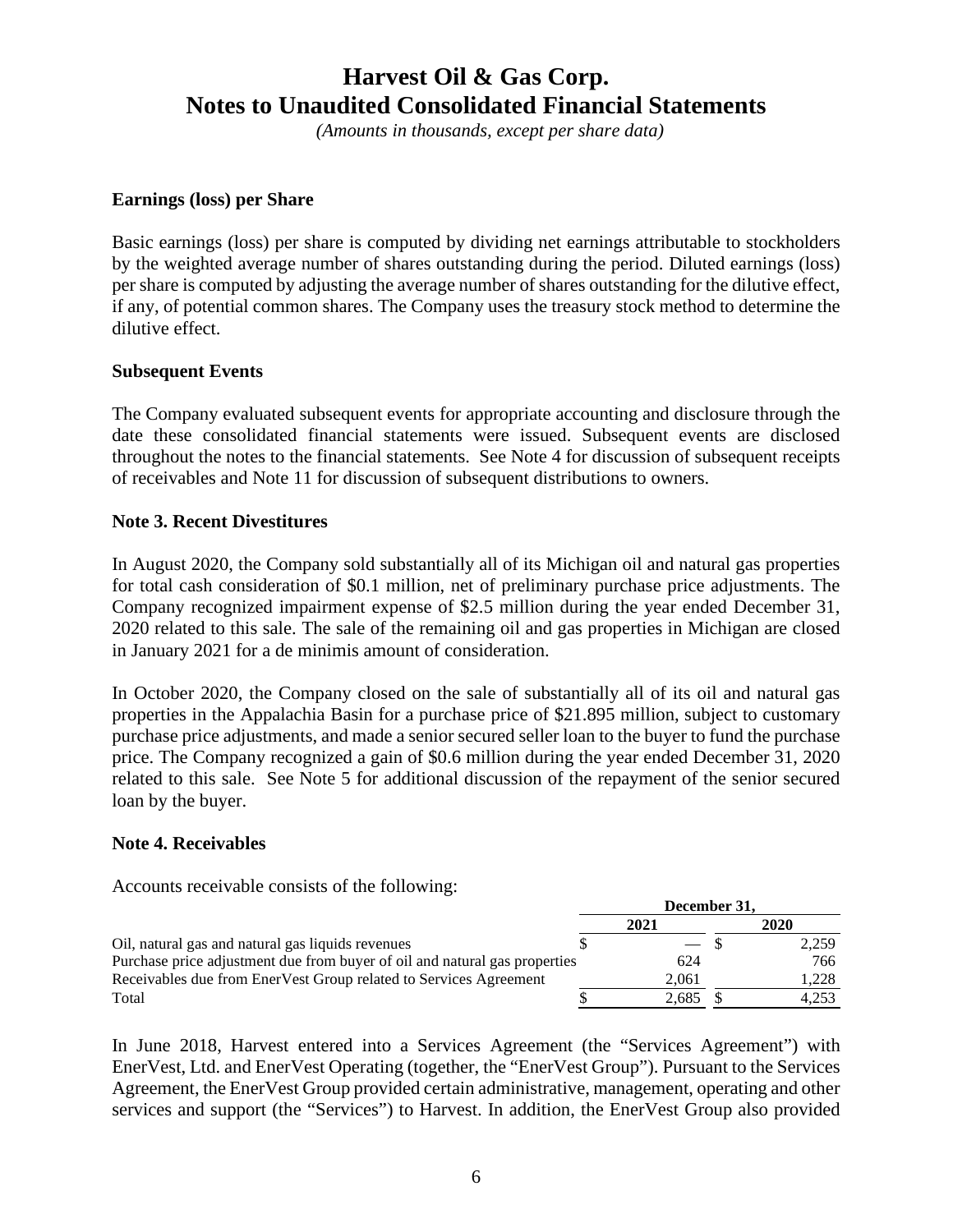*(Amounts in thousands, except per share data)*

Harvest with sufficient office space, equipment and office supplies pursuant to the Services Agreement. The Services Agreement covered the people EnerVest Group employed who provide direct support to the Company's operations; however, the Services Agreement did not cover the full-time employees of Harvest. The management fee was subject to an annual redetermination by agreement of the parties and will also be adjusted for acquisitions or divestitures over \$5 million. The initial term of the Services Agreement continued through December 31, 2020. In March 2021, the Company entered into a Second Amendment to Services Agreement with the EnerVest Group with an effective date of January 1, 2021 to extend the Services Agreement through April 30, 2021 for a fee of \$0.4 million.

Subsequent to December 21, 2021, EnerVest Group paid \$1.5 million of the amount due under the Services Agreement.

#### **Note 5. Note Receivable**

Notes receivable consists of the following:

|                           | December 31, |      |        |  |
|---------------------------|--------------|------|--------|--|
|                           |              | 2021 | 2020   |  |
| Current note receivable   |              |      | 9.001  |  |
| Long-term note receivable |              |      | 13.426 |  |
| Total                     |              |      | 22,427 |  |

As discussed in Note 3, the divesture of certain properties in Appalachia was funded with a \$21.895 million two-tranche senior secured seller note (the "Note Receivable"), which was held by EV Properties, L.P., a wholly-owned subsidiary of Harvest. The Note Receivable is subject to customary covenants and includes a reduction of principal of \$1.6 million, as amended, provided full repayment Note Receivable was completed within one year from the original closing date of the divestiture.

The Company recognized interest income of \$328 and \$24 paid-in-kind during the year ended December 31, 2021 and 2020, respectively.

On September 30, 2021, the Note Receivable was fully repaid, which at the time of its repayment totaled \$15.6 million, including accrued interest. The \$1.6 million reduction in principal upon early repayment is included in other expenses on the statement of operations.

#### **Note 6. Assets and Liabilities Held for Sale**

As of December 31, 2021, the remaining oil and natural gas properties, which Harvest intends to divest or plug and abandon, were located in the Appalachia Basin and the Barnett Shale.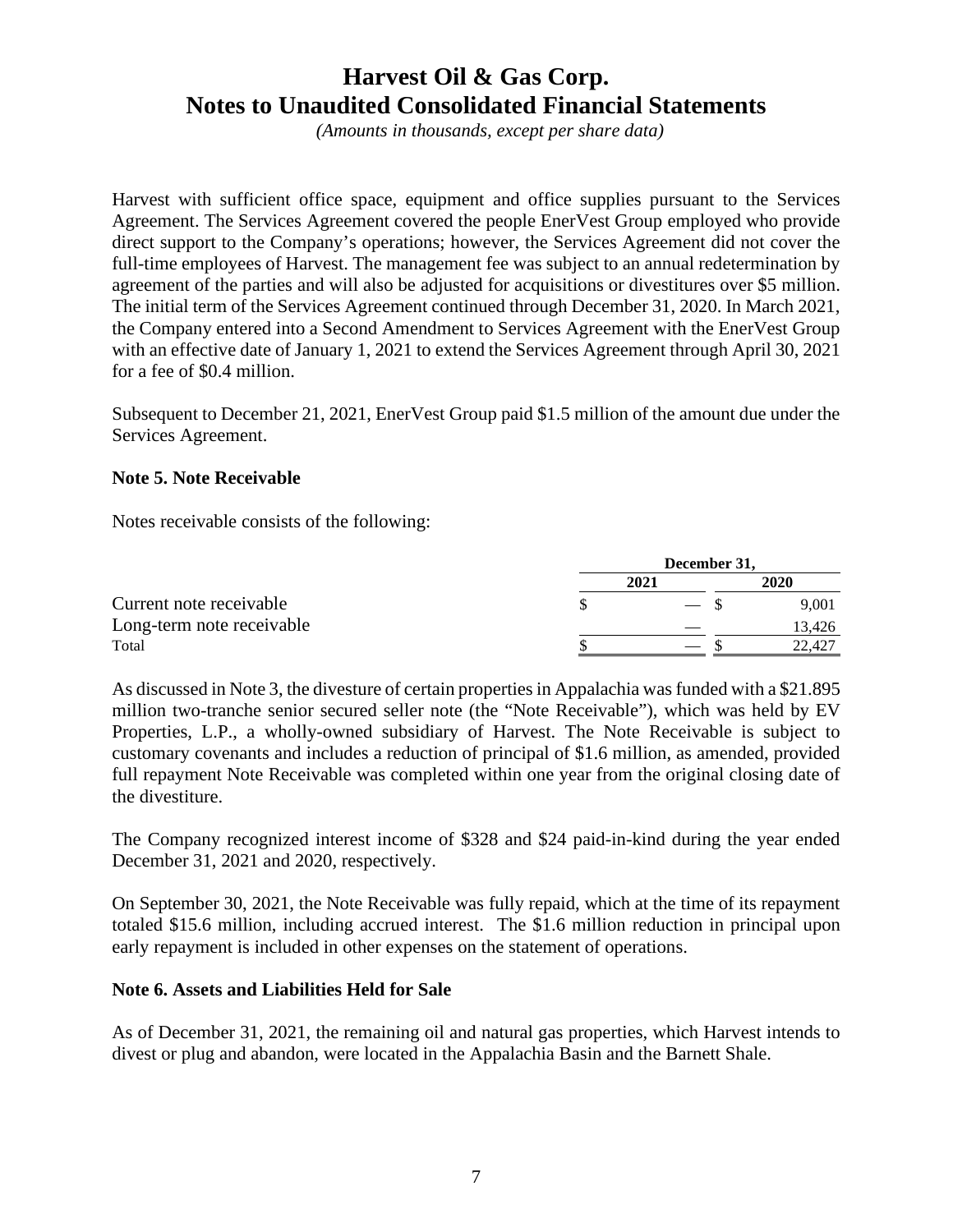*(Amounts in thousands, except per share data)*

### **Note 7. Other Assets and Other Long-Term Liabilities**

Other Assets includes the cash surrender value of a life insurance policy regarding a former employee of \$0.9 million and \$1.3 million, as of December 31, 2021 and 2020, respectively. The Company is required to maintain this policy for the remainder of the former employee's life. The remaining expected obligations for premium payments under that policy of \$0.5 million as of both December 31, 2021 and 2020 are included in long-term liabilities.

#### **Note 8. Payables**

Accounts payable and accrued liabilities consisted of the following:

|                                                                          | December 31, |        |     |          |
|--------------------------------------------------------------------------|--------------|--------|-----|----------|
|                                                                          |              | 2021   |     | 2020     |
| General and administrative expenses                                      | \$           | 508 \$ |     | 3,021    |
| Purchase price adjustment due to buyer of oil and natural gas properties |              |        |     | 2,844    |
| Lease operating expenses                                                 |              | 116    |     | 1,311    |
| Production and ad valorem taxes                                          |              |        |     | 250      |
| Other                                                                    |              | 122    |     | 157      |
| Total                                                                    |              | 746    | \$. | 7,583    |
| <b>Note 9. Asset Retirement Obligations</b>                              |              |        |     |          |
| The changes in the aggregate ARO are as follows:                         |              |        |     |          |
| ARO as of December 31, 2019                                              |              |        | \$  | 89,970   |
| Accretion expense                                                        |              |        |     | 3,366    |
| Settlements and divestitures                                             |              |        |     | (92,211) |
| Liabilities held for sale                                                |              |        |     | (891)    |
| ARO as of December 31, 2020                                              |              |        |     | 234      |
|                                                                          |              |        |     |          |

| Revisions                   | 674   |
|-----------------------------|-------|
| Settlements                 | (756) |
| ARO as of December 31, 2021 | 152   |
|                             |       |

As of December 31, 2021, and 2020, all ARO was classified as current. The remaining \$0.2 million of ARO as of December 31, 2021, relates to uneconomic wells in the Appalachia Basin that the Company is currently in the process of plugging and abandoning.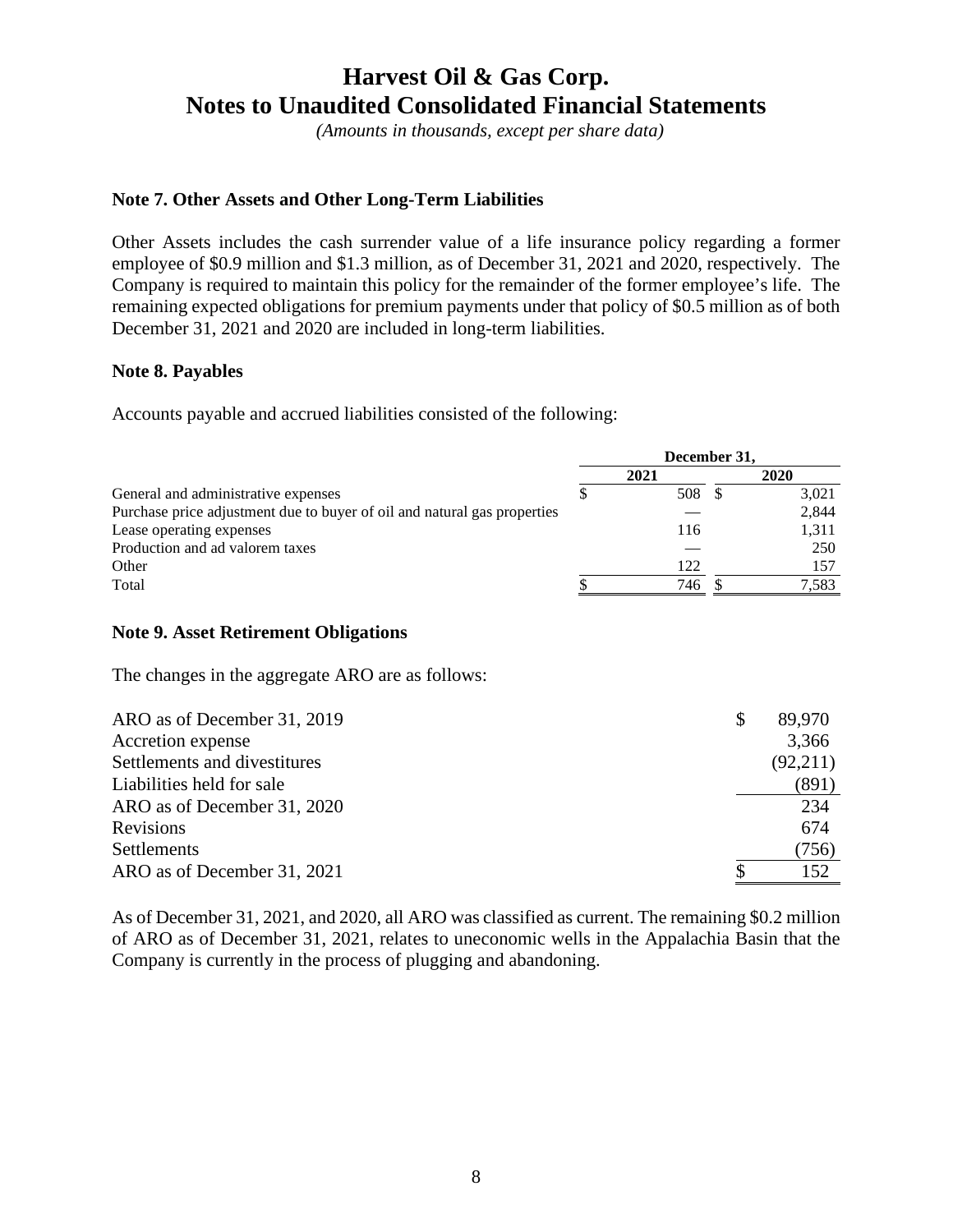*(Amounts in thousands, except per share data)*

### **Note 10. Commitments and Contingencies**

#### **Uncollectible Accounts Receivable Contingency**

The Company has previously reported a contingency that existed as a result of a notice provided by the EnerVest Group regarding approximately \$4.1 million of uncollectible accounts receivable from third-party working interest owners that the EnerVest Group believed was owed by Harvest. The EnerVest Group subsequently increased this amount by approximately \$1.6 million. On October 13, 2021, Harvest and the EnerVest Group executed a Settlement Agreement and Mutual Release resolving the matter for \$1.4 million, which was structured as an offset to amounts due from the EnerVest Group related to the Services Agreement.

### **Other**

The Company is involved in various legal actions arising in the ordinary course of business. The Company does not believe the outcome such legal actions will have a material effect on its consolidated financial statements. No amounts, other than as described above, were accrued as of December 31, 2021, or December 31, 2020.

The Company is also subject to certain state and local tax audits, purchase price settlements and other potential obligations in connection with assets that were sold in recent years. While the Company does not, at the current time, expect any such obligations will have a material effect on its consolidated financial statements, some of the matters are still expected to remain unresolved through at least the end of 2022.

### **Note 11. Stockholders' Equity and Earnings (Loss) Per Share**

#### **Warrants**

In June 2018, the Company issued Warrants to purchase up to 800,000 shares of the Company's common stock, exercisable for a five year period commencing on June 4, 2018 at an exercise price of \$37.48 per warrant. After special dividends and stock splits, the exercise price of the warrants was adjusted to \$284.80.

The Warrants were terminated and stopped trading in April 2021.

### **Earnings (Loss) Per Share**

The following sets forth the calculation of earnings (loss) per share retroactively adjusted to reflect the reverse stock split, for the periods indicated (in thousands, except number of shares and per share data):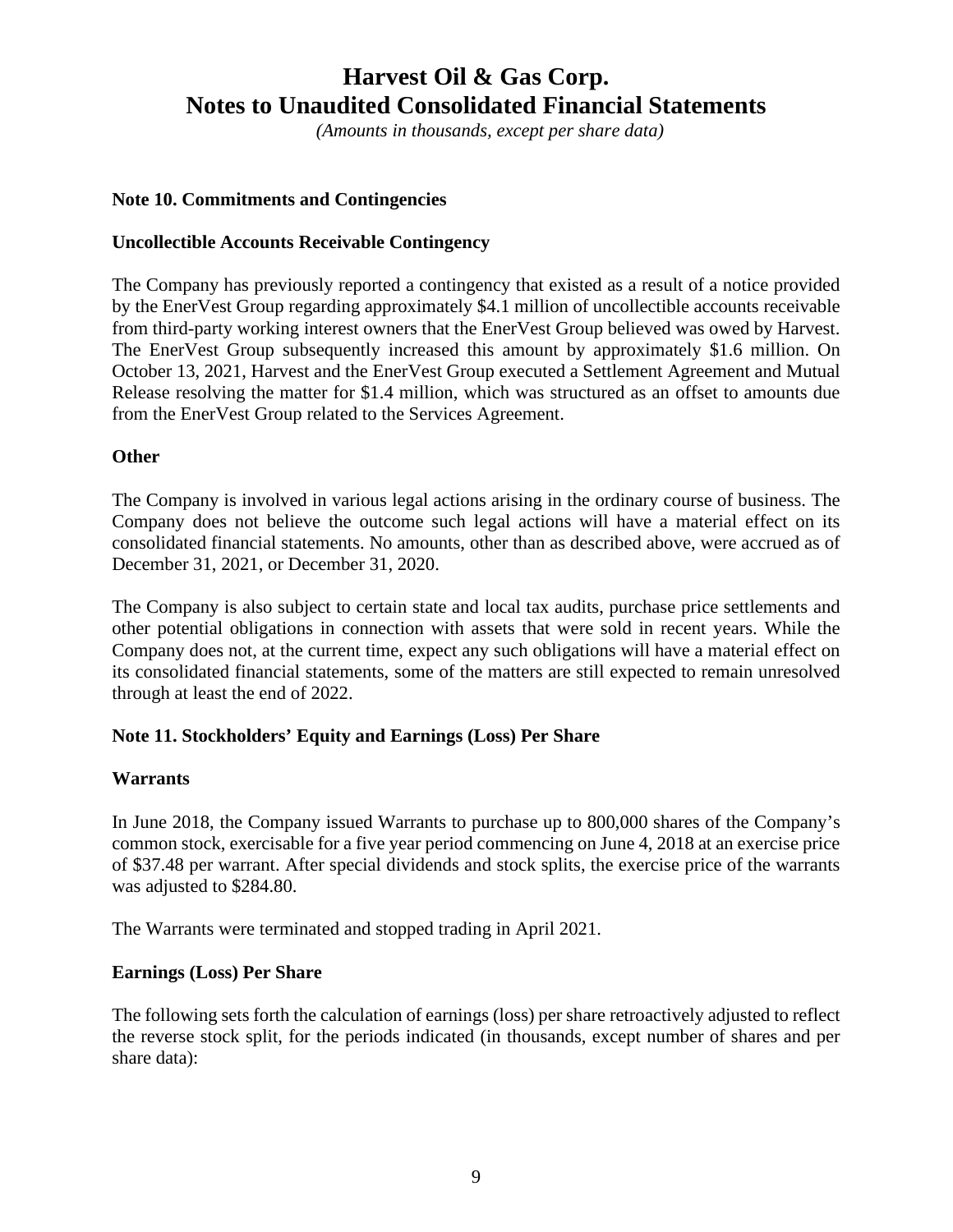*(Amounts in thousands, except per share data)*

|                                                       | <b>Year Ended</b><br>December 31, |          |               |          |  |  |  |
|-------------------------------------------------------|-----------------------------------|----------|---------------|----------|--|--|--|
|                                                       |                                   | 2021     |               | 2020     |  |  |  |
| Net loss available to common stockholders             | \$                                | (4, 724) | $\mathcal{S}$ | (8, 875) |  |  |  |
| Weighted average common shares outstanding:           |                                   |          |               |          |  |  |  |
| <b>Basic</b>                                          |                                   | 1,033    |               | 1,021    |  |  |  |
| Dilutive effect of potential common shares<br>Diluted |                                   | 1,033    |               | 1,021    |  |  |  |
|                                                       |                                   |          |               |          |  |  |  |
| Earnings (loss) per share:                            |                                   |          |               |          |  |  |  |
| <b>Basic</b>                                          | \$                                | (4.57)   | \$            | (8.69)   |  |  |  |
| Diluted                                               |                                   | (4.57)   | \$            | (8.69)   |  |  |  |
| Antidilutive restricted stock shares <sup>(1)</sup>   |                                   |          |               |          |  |  |  |
| Antidilutive warrants <sup>(2)</sup>                  |                                   | 213      |               | 800      |  |  |  |
|                                                       |                                   |          |               |          |  |  |  |

(1) Amount represents unvested restricted stock shares as of the end of the period that are excluded from the diluted net earnings (loss) per share calculations because of their antidilutive effect.

(2) Amount represents warrants to purchase common stock that are excluded from the diluted net earnings (loss) per share calculations because of their antidilutive effect.

#### **Distributions**

After filing a Certificate of Dissolution, the Company is currently winding down its business and operations and is in the process of returning capital to its shareholders, subject to an analysis of the net cash available for distribution to its shareholders and the amount of net cash that must be retained to satisfy the Company's ongoing liabilities during the winding-up process. Since filing the Certificate of Dissolution, the Company has made the following distributions per share:

|                        | <b>Year Ended December 31,</b> |       |  |
|------------------------|--------------------------------|-------|--|
|                        | 2021                           | 2020  |  |
| Distribution per share | 13.00 S                        | 20.00 |  |

Subsequent to December 21, 2021, the Company made an additional distribution of \$5.50 per share. As of April 30, 2022, the Company has made cumulative distributions of \$39.5 million for 2020, 2021 and 2022.